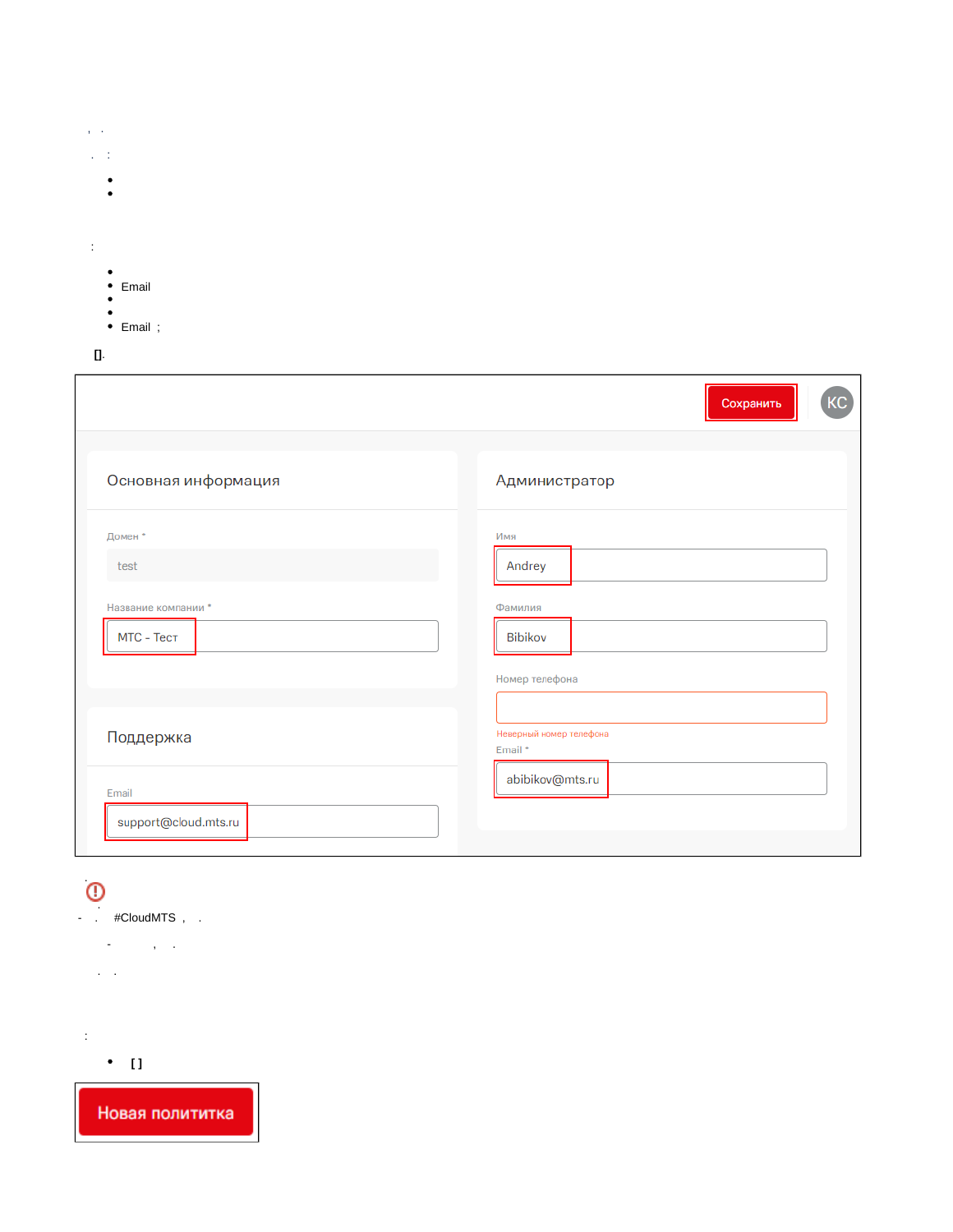

| питика                     | КC<br>Создать                                            |
|----------------------------|----------------------------------------------------------|
| Политика                   | Настройки                                                |
| Название политики*<br>Тест | Лимит попыток авторизации                                |
| Описание                   | Лимит времени авторизации<br>Дисковая квота пользователя |

| ı<br>l |   |            |   |
|--------|---|------------|---|
|        | ٠ | 0          |   |
|        | ٠ | н н.<br>×, |   |
|        |   | ٠          |   |
|        |   | ٠          | 0 |

| Standard 50Gb     | (20Gb limit per 1 file) |   | Изменить |  |
|-------------------|-------------------------|---|----------|--|
| Middle 10Gb limit |                         | Ы | Удалить  |  |

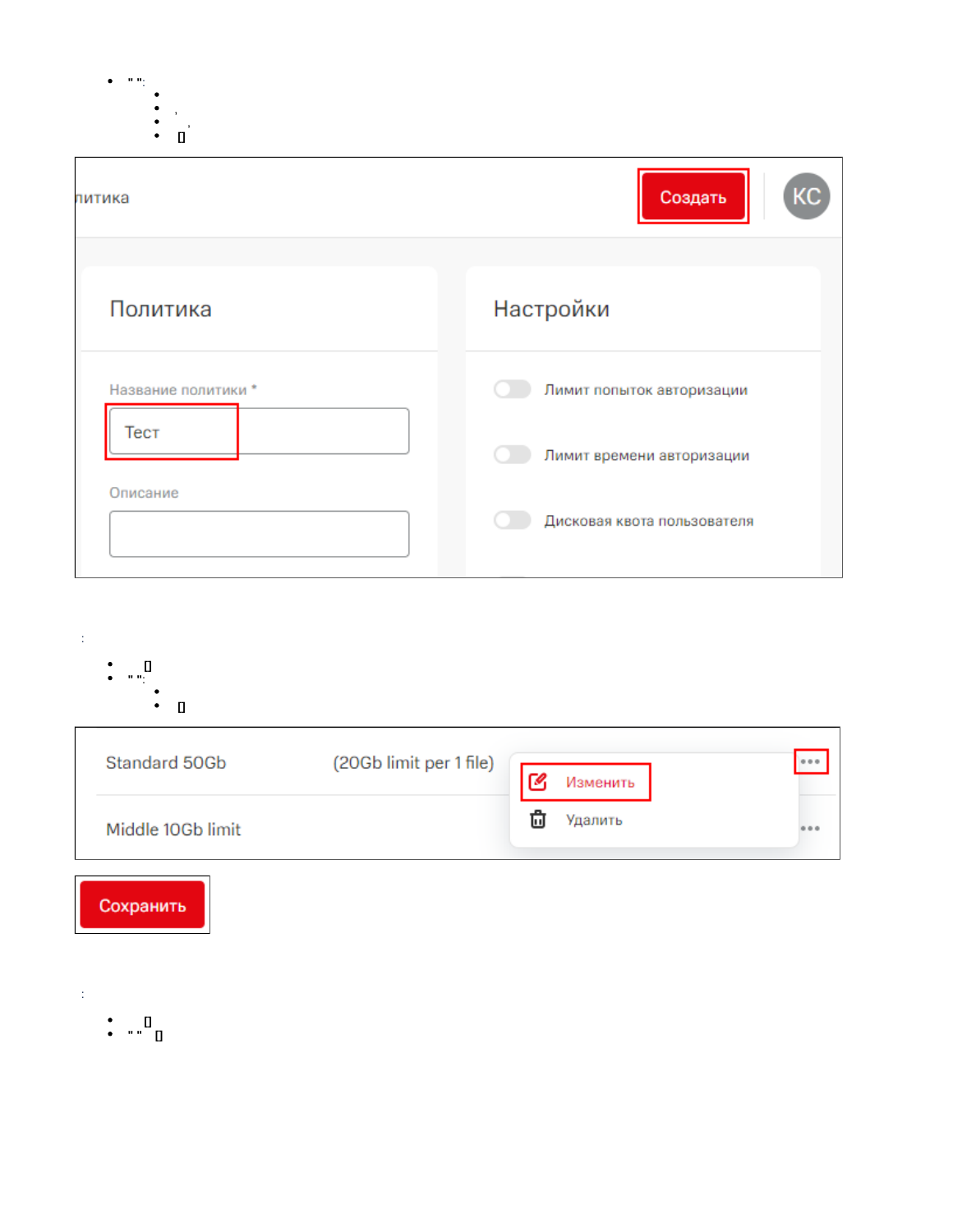

(Mandatory access control, MAC) - , , , ()

 $(0, 0, 0)$  (a),  $(0, 0, 0)$  (component  $(0, 0, 0)$  (component  $(0, 0, 0)$  and  $(0, 0, 0)$  and  $(0, 0, 0)$  and  $(0, 0, 0)$  and  $(0, 0, 0)$  and  $(0, 0, 0)$  and  $(0, 0, 0)$  and  $(0, 0, 0)$  and  $(0, 0, 0)$  and  $(0, 0, 0)$  an

 $\cdots$ , .



MAC «» «» MAC :

- 
- $\begin{array}{c} \begin{array}{c} \cdot \\ \cdot \\ \cdot \end{array} \\ \begin{array}{c} \cdot \\ \cdot \end{array} \end{array}$
- 
- , MAC , , :  $\sqrt{2}$
- 
- $\ddot{\bullet}$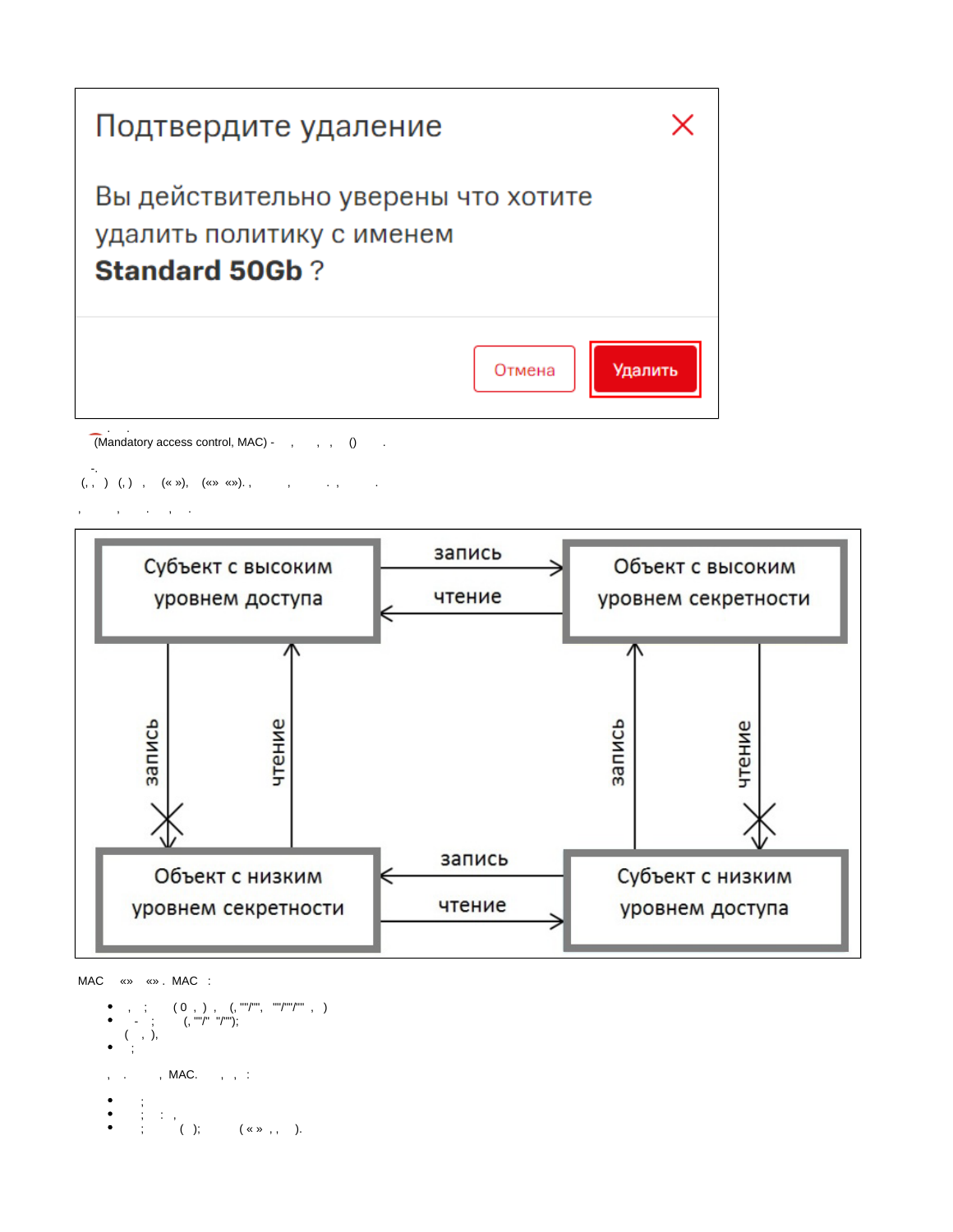



Создать новую

| Новая зона доступа                    |                   |
|---------------------------------------|-------------------|
| Наименование зоны доступа *<br>Зона 1 |                   |
|                                       | Отмена<br>Создать |

| $\sim$<br>$\sim$<br>٠<br>$\sim$<br>O<br>٠<br>$\bullet$<br>$\mathbf{u}=\mathbf{u}$ .<br>$\cdot$ 0 |                |       |
|--------------------------------------------------------------------------------------------------|----------------|-------|
| Зона 1                                                                                           | 70<br>Изменить | 0.0.0 |
|                                                                                                  | ₲<br>Удалить   |       |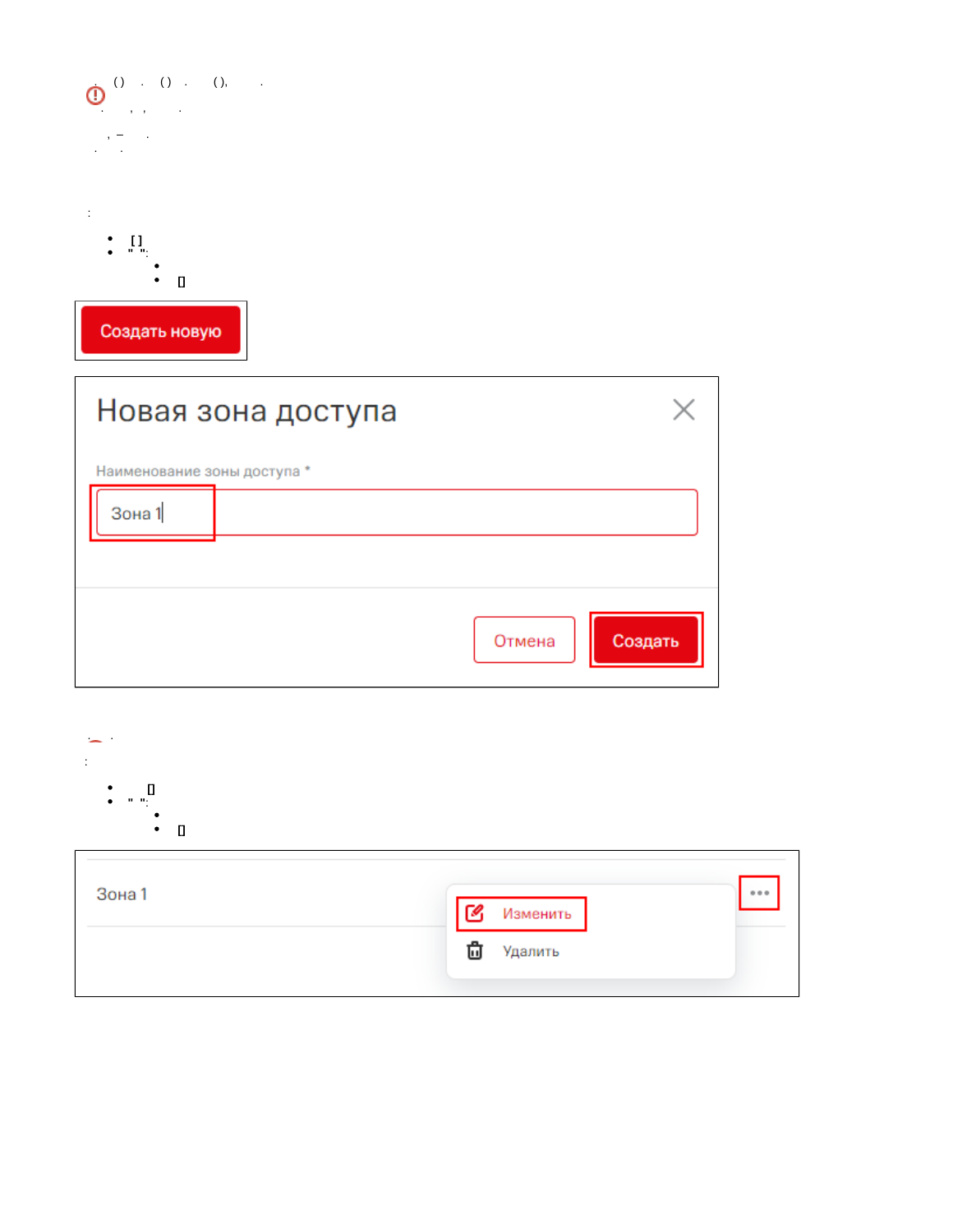| Редактировать зону доступа            |  |
|---------------------------------------|--|
| Наименование зоны доступа *<br>Zona 1 |  |
| Отмена<br>Сохранить                   |  |

# $\begin{array}{cc} \bullet\ & \bullet\ & \bullet\ & \bullet\ & \bullet\ \end{array}$

 $\boldsymbol{z}$ 

| Zona 1 | M<br>Изменить |
|--------|---------------|
|        | Удалить       |



 $\mathcal{L}$  $\mathcal{L}_{\text{max}}$ 

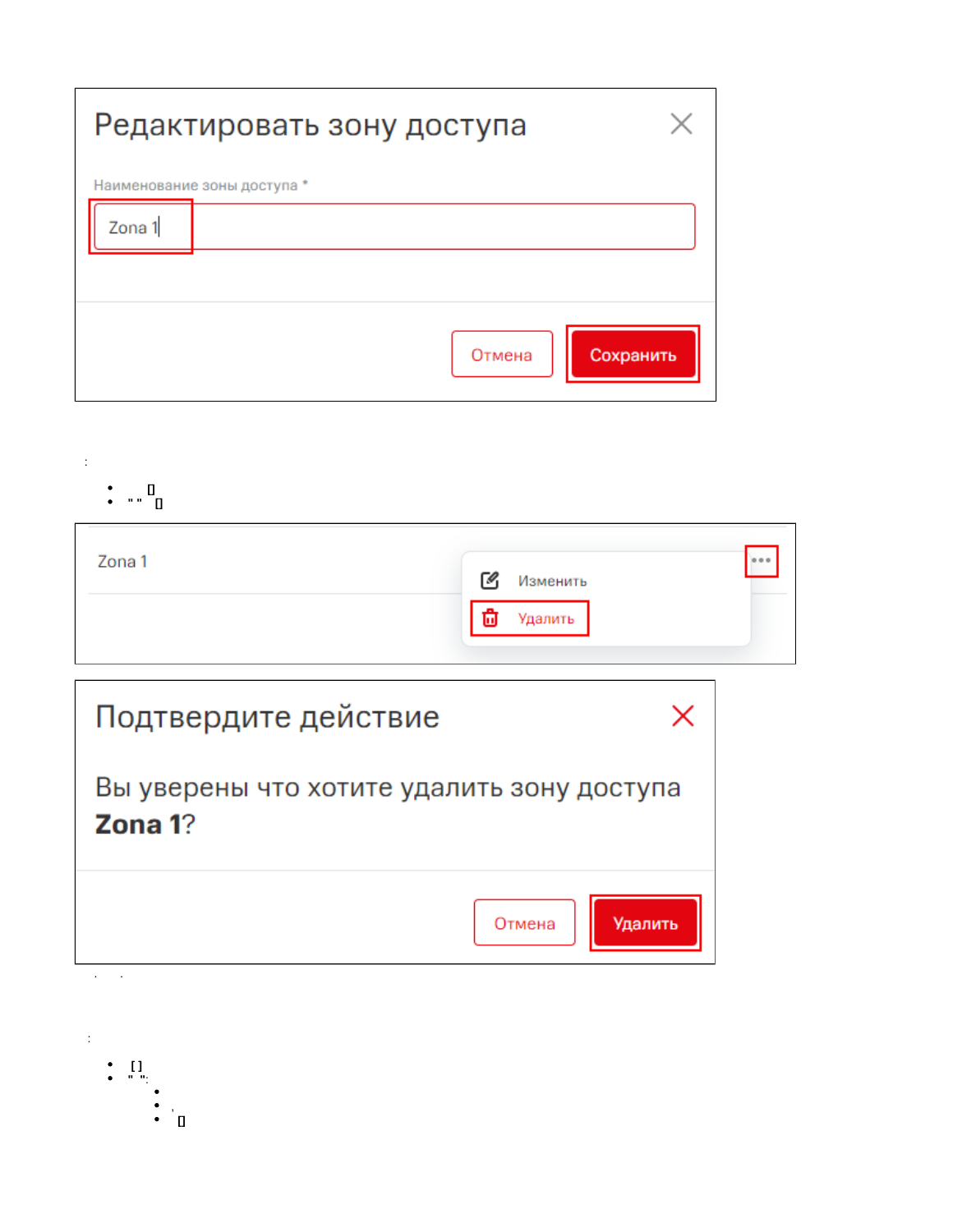Создать новый

| Новый уровень доступа                      |                   |
|--------------------------------------------|-------------------|
| Наименование уровня доступа *<br>Уровень 1 |                   |
| Описание уровня доступа                    |                   |
|                                            | Отмена<br>Создать |

| Уровень 1<br>0.001<br>Редактировать<br>И<br>₲<br>Удалить | $\sim$<br>÷<br>O<br>٠<br>$\mathbf{u}=\mathbf{u}$ .<br>$\bullet$<br>$\begin{array}{c} \square \end{array}$<br>$\bullet$ . |  |
|----------------------------------------------------------|--------------------------------------------------------------------------------------------------------------------------|--|
|                                                          |                                                                                                                          |  |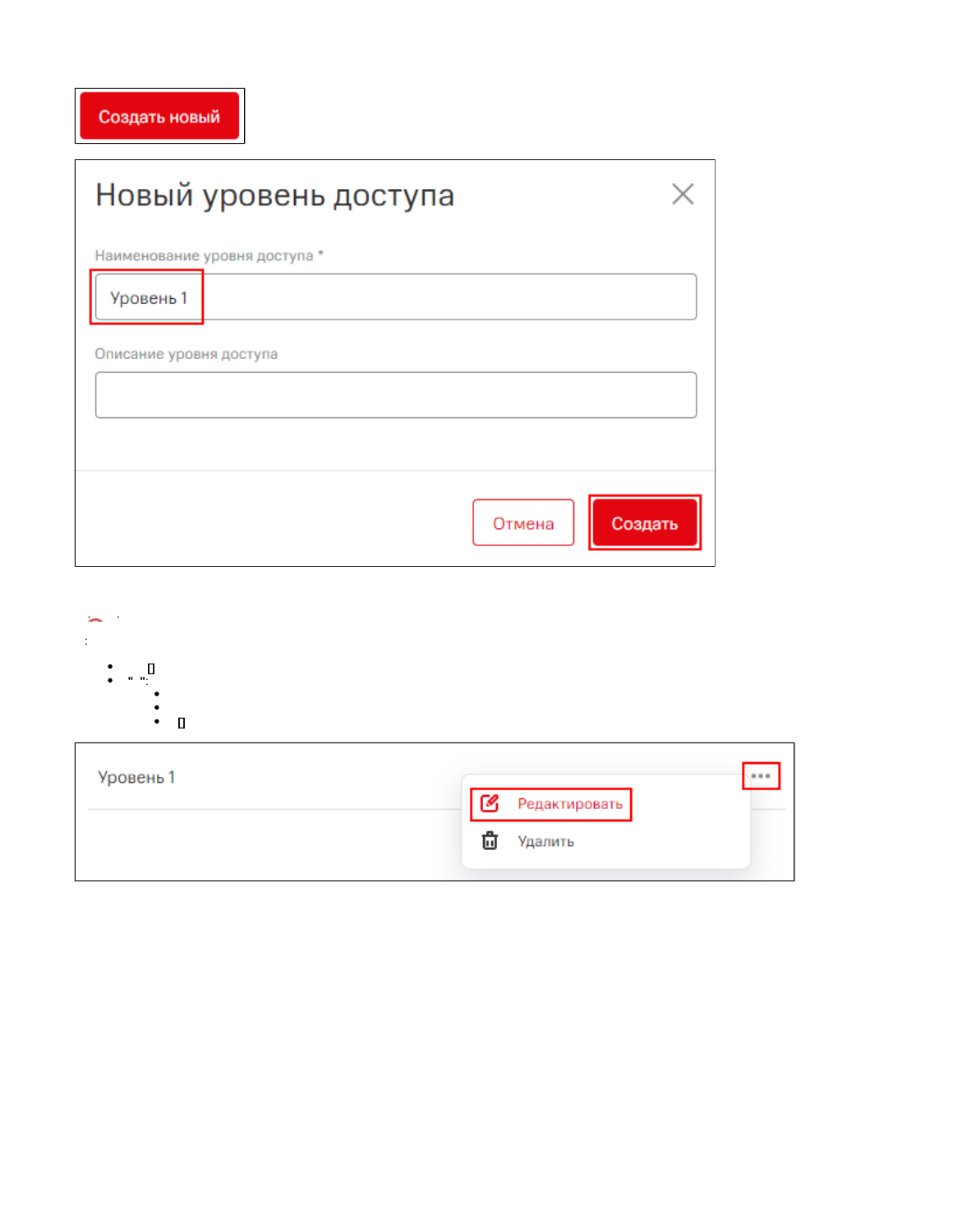| Редактировать уровень доступа             |                     |  |
|-------------------------------------------|---------------------|--|
| Наименование уровня доступа *<br>Uroven 1 |                     |  |
| Описание уровня доступа                   |                     |  |
|                                           |                     |  |
|                                           | Отмена<br>Сохранить |  |

 $\begin{array}{cc} \bullet & \circ & \circ \\ \bullet & \circ & \circ \end{array} \begin{array}{c} \bullet \\ \bullet \end{array}$ 

| Uroven <sub>1</sub> | 0.0.0<br>M<br>Редактировать |
|---------------------|-----------------------------|
|                     | л.<br>Удалить<br>ы          |

| Подтвердите действие                                          |  |  |  |  |  |
|---------------------------------------------------------------|--|--|--|--|--|
| Вы уверены что хотите удалить уровень<br>доступа<br>Uroven 1? |  |  |  |  |  |
| Отмена<br>Удалить                                             |  |  |  |  |  |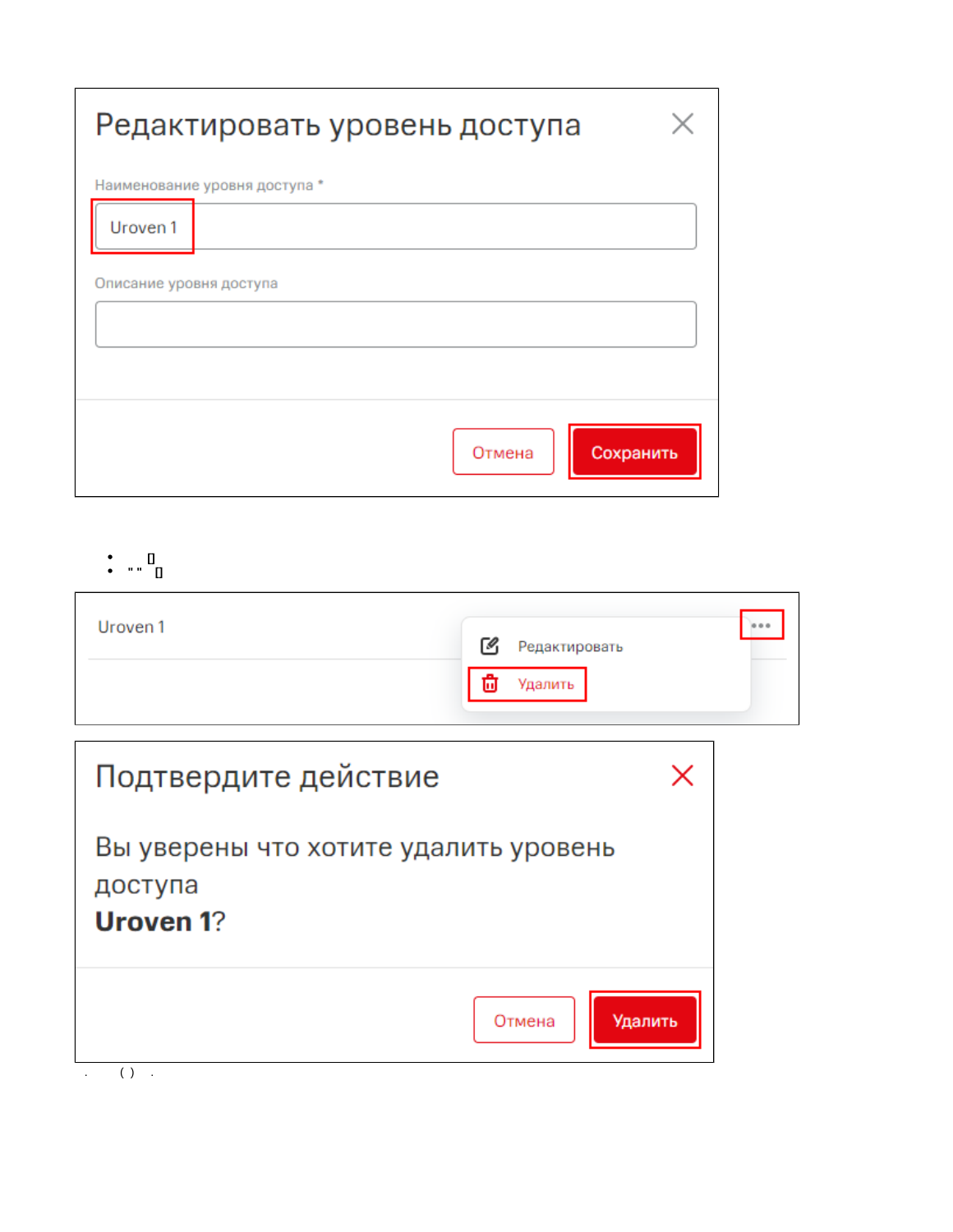Область доступа

Не выбрано

 $\checkmark$ 

 $\checkmark$ 

#### Уровень доступа

Не выбрано

, , . .

:

```
1. 
2. 
  , , , , . , , , .
  , , , .
 , , (: ). , . , , .
```
Active Directory. Active Directory . Active Directory .

Active Directory , " Active Directory" - Active Directory. , . . Active Directory .

. . Active Directory: , .

#CloudMTS LDAP. Single Sign-on (SSO). :

- /
- Single Sign-on (SSO) Windows

ActiveDirectory:

• [] - Active Directory

Новая служба

#### $\bullet$ ,

| <b>LDAP</b>    |           |           |                          |  |  |  |  |  |
|----------------|-----------|-----------|--------------------------|--|--|--|--|--|
|                |           |           |                          |  |  |  |  |  |
|                | $+$       | LDAP      | <b>TEST LDAP</b>         |  |  |  |  |  |
|                |           |           | <b>TEST LDAP</b>         |  |  |  |  |  |
|                | $\ddot{}$ | URL       | Idap://localhost:389     |  |  |  |  |  |
|                | $\ddot{}$ | Idap      | simple, sasl, ssl        |  |  |  |  |  |
| <b>Bind DN</b> | $+$       | DN.       | bind dn                  |  |  |  |  |  |
|                |           | <b>AD</b> |                          |  |  |  |  |  |
|                | $\ddot{}$ | LDAP      | bind_password            |  |  |  |  |  |
|                | $+$       | base DN   | $OU=??$ $Dn=??$ $Dc=??$  |  |  |  |  |  |
|                | $+$       | base DN   | $OU=??$ $Dn=??$ $Dc=??$  |  |  |  |  |  |
|                | $+$       |           | person_class_name (user) |  |  |  |  |  |
|                | $\ddot{}$ |           | group_class_name (group) |  |  |  |  |  |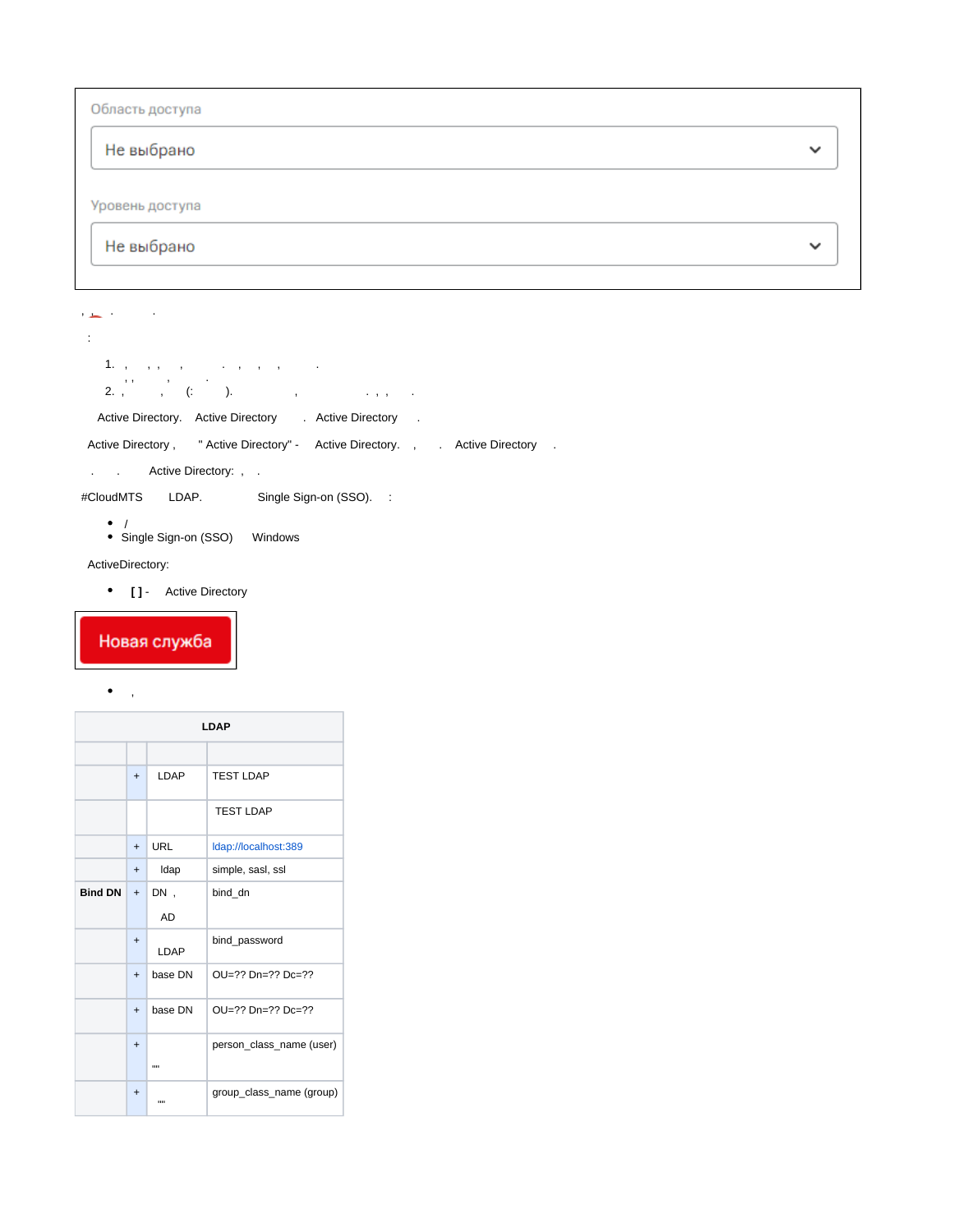|       | $\ddot{}$ | "Login" AD   | userPrincipalName login |
|-------|-----------|--------------|-------------------------|
|       | $\ddot{}$ | "Group"      | cn                      |
|       | $\ddot{}$ | "Name"       | givenName               |
|       | $\ddot{}$ | "Surname"    | sn                      |
| Email | $\ddot{}$ | "Mail"       | mail                    |
|       | $\ddot{}$ | "Phone"      | telephoneNumber         |
|       |           | "Department" | department              |

 **[]**  $\bullet$ 

- " "
- 



" " ,

, , . .

SMTP (Simple Mail Transfer Protocol) - .

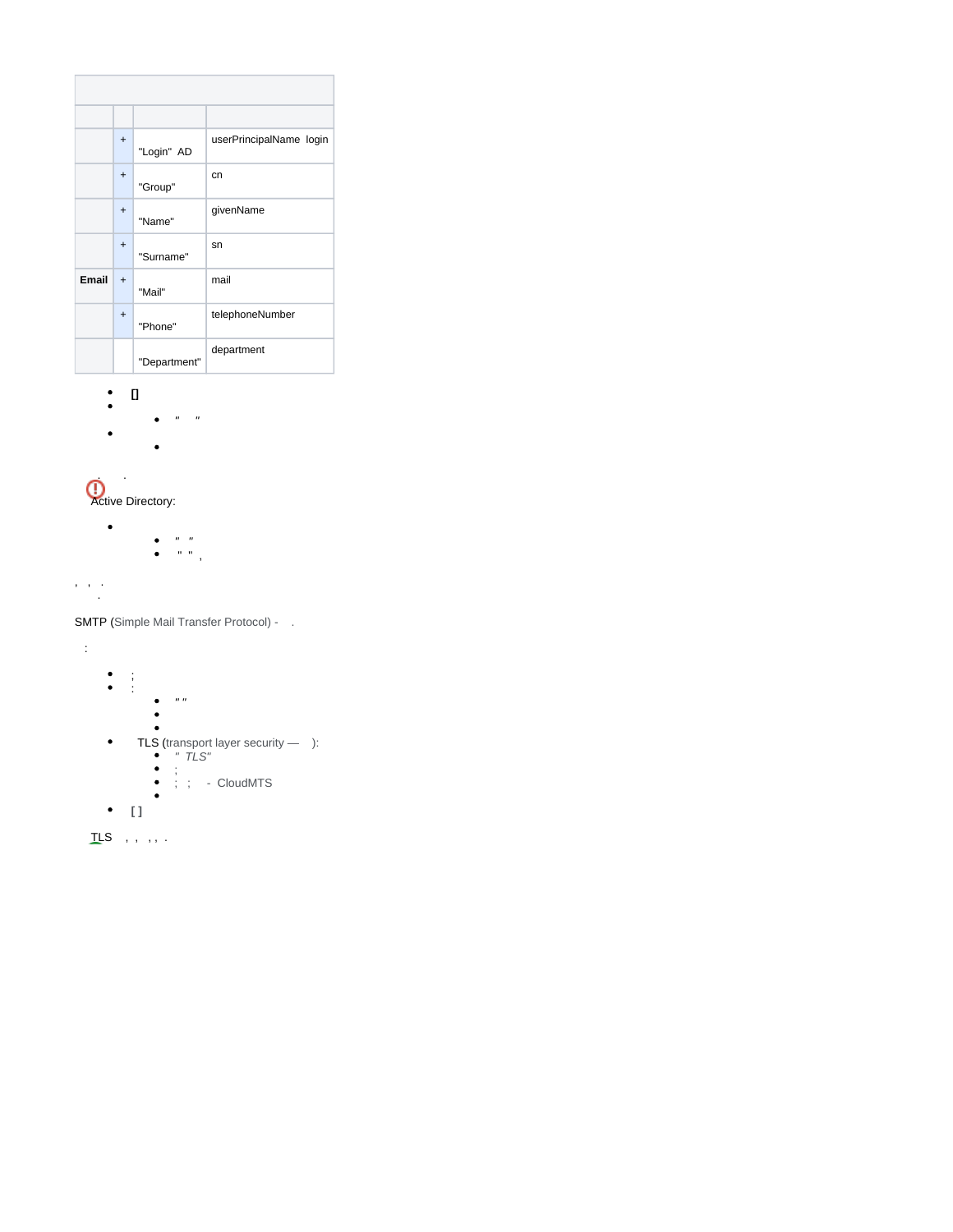| Применить настройк |  |
|--------------------|--|

|                                                           | Применить настройки                                                                |
|-----------------------------------------------------------|------------------------------------------------------------------------------------|
| 0                                                         | Для отправки почты используются настройки провайдера. Вы можете переопределить их. |
| Сервер                                                    | Отправитель                                                                        |
| Сервер*                                                   | Адрес отправителя                                                                  |
| Порт*                                                     | Имя отправителя<br>MTSCloud robot                                                  |
|                                                           | Получатель                                                                         |
| Аутентификация                                            |                                                                                    |
| Включить аутентификацию<br>Автоматически использовать TLS |                                                                                    |
| Имя пользователя                                          |                                                                                    |
| Пароль                                                    |                                                                                    |

#### . #CloudMTS :

|                  | Password renewal template    |
|------------------|------------------------------|
|                  | TechAdmin created template   |
| $\left( \right)$ | New tenant template          |
|                  | Send public-link template    |
|                  | New user invitation template |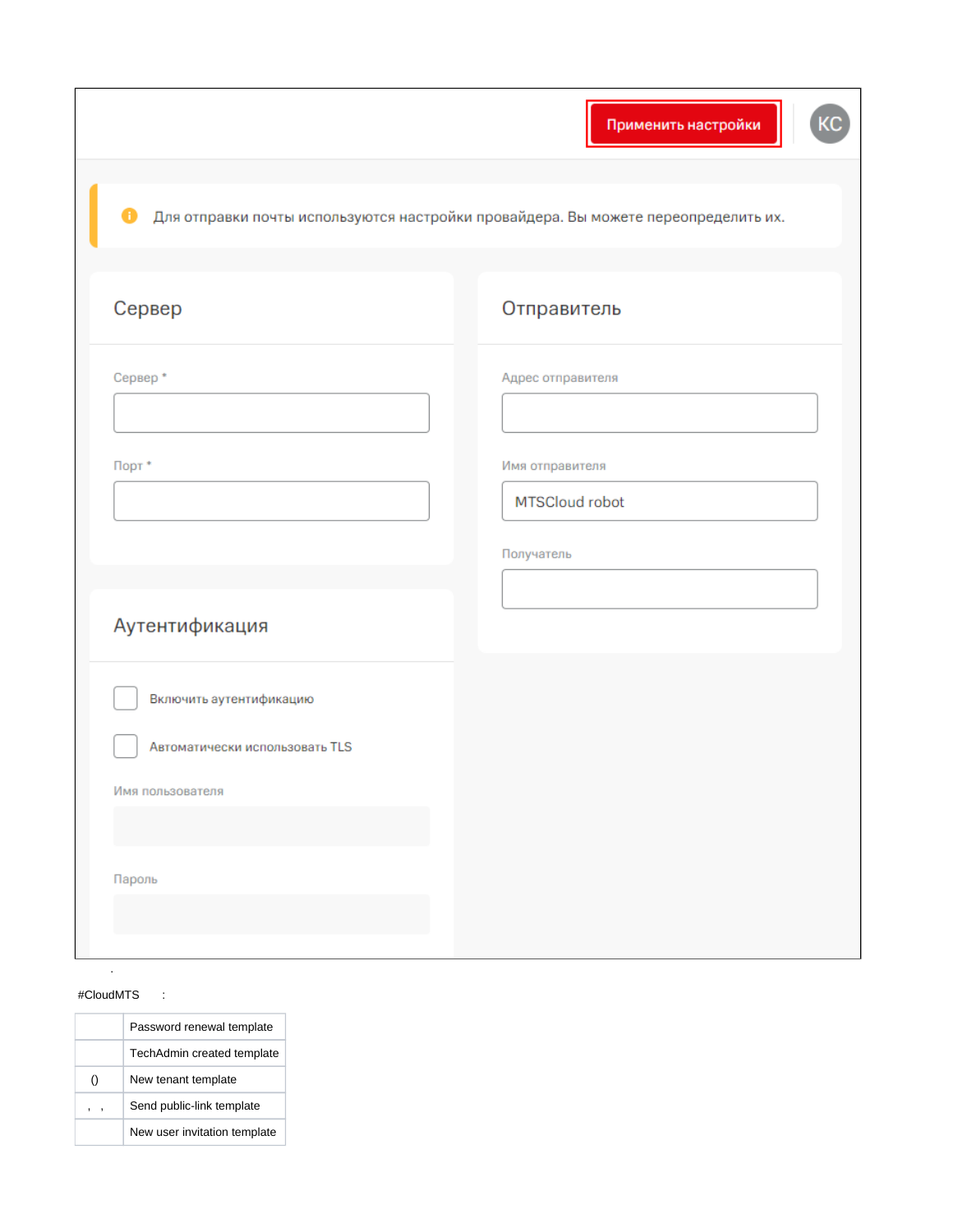# $\pm$

- $\boldsymbol{\Pi}$  $\bullet$  $\bullet$
- $\Box$  $\bullet$

| Password renewal template  |          | 0.0.0 |
|----------------------------|----------|-------|
|                            | Изменить |       |
| TechAdmin created template | Сбросить |       |

#### $\ddot{\cdot}$

 $\rm I\hspace{-.1em}I$  $\bullet$ 

| Password renewal template  | مم<br>Изменить     | 0.0.0 |
|----------------------------|--------------------|-------|
| TechAdmin created template | Сбросить<br>$\sim$ |       |

#### $\ddot{\phantom{a}}$

- ŀ.
	- $\mathbf{0}$  $\bullet$

| Светлая тема  | Просмотр<br>lal  | in a |
|---------------|------------------|------|
| Темы компании | Дублировать<br>Ч |      |

- $\pm$
- 
- $\ddot{\bullet}$   $\ddot{\bullet}$   $\ddot{\bullet}$
- 
- 
- $\ddot{\phantom{0}}$
- 
- 
- - -
- -
- - -
- -
- -
- -
- 
- -
- 
- 
- 
- 
- 
- 
- 
- 
- 
-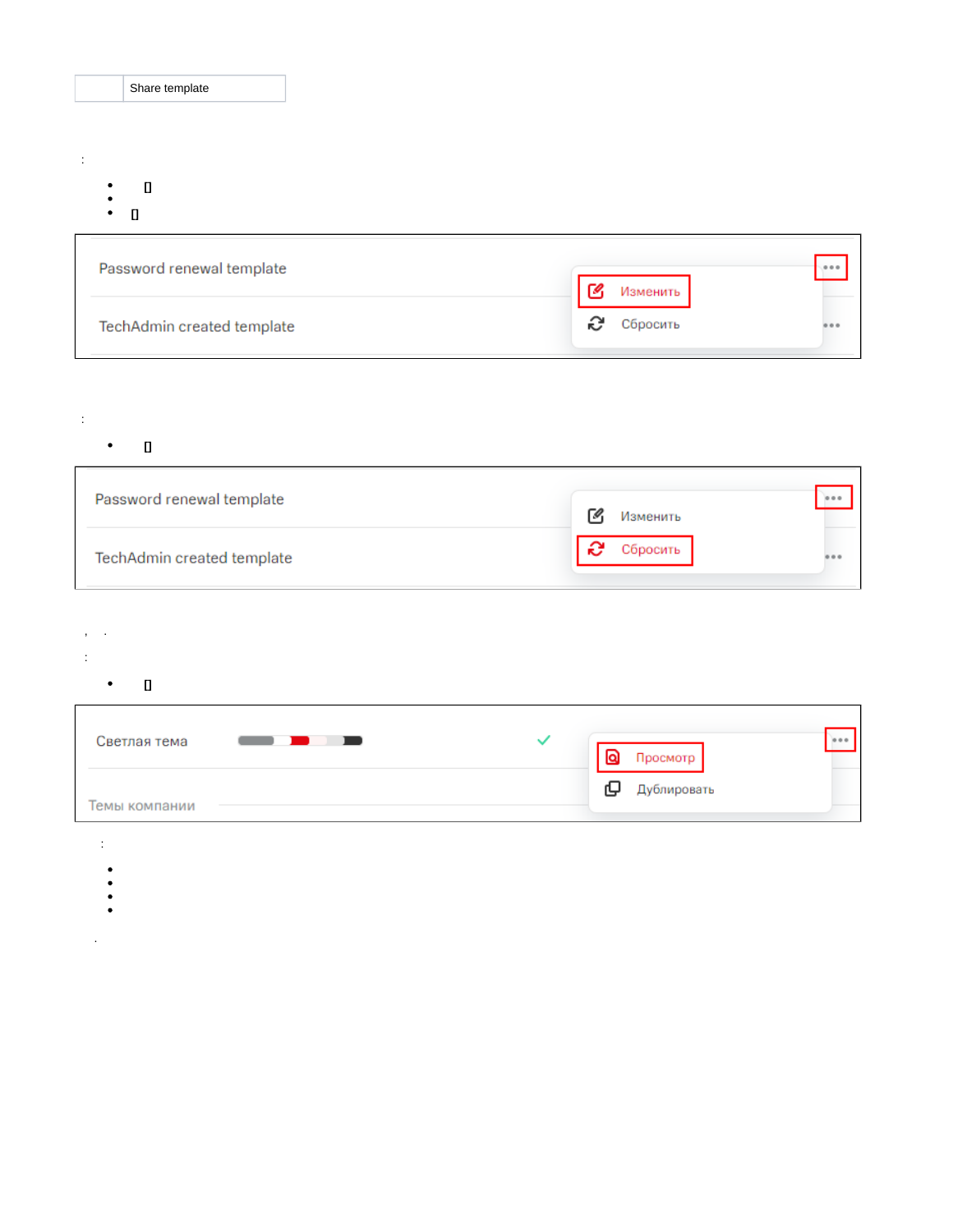|                                 |                                                           |                                                        |                                   |                                                |                                                     |                                          |                                               |                                                     |                                      |                              |                                 |                                     | $< 2$ из 5 $>$ |
|---------------------------------|-----------------------------------------------------------|--------------------------------------------------------|-----------------------------------|------------------------------------------------|-----------------------------------------------------|------------------------------------------|-----------------------------------------------|-----------------------------------------------------|--------------------------------------|------------------------------|---------------------------------|-------------------------------------|----------------|
| Настройки                       | MTC - Tect                                                | Мои файлы                                              |                                   |                                                |                                                     |                                          |                                               |                                                     |                                      |                              |                                 | Q Novos файлов                      | KC             |
| ా<br>집<br>Α<br>(i)              | Mon deline                                                | <b>у?</b> Быстрый доступ Скорнуль                      |                                   |                                                |                                                     |                                          |                                               |                                                     |                                      |                              |                                 | Đ                                   | $\rightarrow$  |
|                                 | <b>Q</b> Доступные мне                                    | 図                                                      | 日                                 | D                                              | $\Theta$                                            |                                          | 目                                             | ᅩ                                                   | 圖                                    |                              | $\Box$                          | Cuinner 2<br>TT Bollaum a volpassoc |                |
| Брендовые цвета<br>$\checkmark$ | $\blacktriangleright$ Предоставленные<br><b>В</b> Коранна | some image<br>822 S - 6 aug 23:21                      | some audio<br>822 S - 6 aug, 2325 | some video<br>822 S - 6 auc, 23:21             | some presentation<br>822 5 - 6 aug 2321             | some spreadsheet<br>822 E - 6 aug, 23:21 |                                               | some pdf<br>822 S - 6 ave, 2321                     | some archive<br>822 S - 6 avr, 23:21 | 822 5 - 6 aux, 23:21         | some document                   | <b>C</b> Kongoran                   |                |
| акцентный                       |                                                           | <b>Has e Reav</b>                                      |                                   | Название папки                                 |                                                     | ×                                        | Название папки                                |                                                     | Дала создания<br>$\times$            | Дата измоновия               | 88                              |                                     |                |
| акцентный (светлый)             | <b>Wallparence</b><br>40 Hoppenson Quinna                 | some folder                                            |                                   |                                                | File with same name is already exist. Please rename |                                          |                                               | File with same name is already exist. Please rename | 1 apr. 23:55                         | 1 agr, 23:55                 | $\bullet$ $-$                   |                                     |                |
| акцентный (темный)              | П Компания                                                | B some image sys                                       |                                   | file.<br><b>Hagaasee nanus</b><br>$\mathbf{L}$ |                                                     |                                          | fie.<br>Введите название папки<br>Folder name |                                                     | 1 apr, 23:55                         | 1 apr, 23:55                 | $\bullet$ $-$                   |                                     |                |
| дополнительный                  | $\Delta t$ - Пользователи                                 | $\boldsymbol{\beta}$ some audio $_{102}$               |                                   | O/70 canenama e                                |                                                     |                                          | <b>310 Janes View Joseph L</b>                |                                                     | 1 aar, 23:55                         | 1 asr, 23.55                 | $\bullet$                       |                                     |                |
| дополнительный (светл           | • Журнал событий                                          | $\triangleright$ some video $_{\rm{HCV}}$              |                                   |                                                | Помять<br>Отмена                                    |                                          |                                               | Принять<br>Отмена                                   | 1 apr, 23:55                         | 1 apr, 23:55                 | $\bullet$ $-$                   |                                     |                |
| дополнительный (темн            |                                                           | $\Theta$ some presentation $ppr$                       |                                   |                                                |                                                     |                                          |                                               |                                                     | 1 aar, 23.55                         | 1 agr, 23:55                 | $\bullet$ $-$                   |                                     |                |
| фон                             |                                                           | l e l<br>some spreadsheet 31.53                        |                                   |                                                |                                                     |                                          |                                               | 8225                                                | 1 apr. 23:55                         | 1 apr. 23:55                 | $\bullet$ $-$                   |                                     |                |
| границы                         |                                                           | 시<br>some pdf yor<br>$\blacksquare$<br>some archive ze |                                   |                                                |                                                     |                                          |                                               | 8225<br>8225                                        | 1 apr, 23:55<br>1 apr. 23.55         | 1 apr, 23.55<br>1 apr, 23:55 | $\bigcirc$ $-$<br>$\bullet$ $-$ |                                     |                |
| текст                           |                                                           | $\vert$ o $\vert$<br>some document pod                 |                                   |                                                |                                                     |                                          |                                               | 822.6                                               | 1 apr, 23.55                         | 1 agr. 23:55                 | $\bigcirc$ $-$                  |                                     |                |
| текст (светлый)                 | Диск #CloudMTS                                            | $\boxed{a}$ some file $ax$                             |                                   |                                                |                                                     |                                          |                                               | 8225                                                | 1 apr, 23.55                         | 1 agr, 23.55                 | $\bullet$                       |                                     |                |
| Сервисные цвета<br>$\checkmark$ |                                                           |                                                        |                                   |                                                |                                                     |                                          |                                               |                                                     |                                      |                              |                                 |                                     |                |

| $\overline{\phantom{a}}$<br>$\sim$                                                    |                   |  |
|---------------------------------------------------------------------------------------|-------------------|--|
| $\bullet$<br>O<br>$\mathbf{H} \in \mathbf{H}$ .<br>$\bullet$<br>$\Box$ -<br>$\bullet$ |                   |  |
| Светлая тема                                                                          | <br>₪<br>Просмотр |  |
| Темы компании                                                                         | Дублировать       |  |

|                            | Дублирование темы       |
|----------------------------|-------------------------|
| Имя новой темы<br>тестовая |                         |
|                            | Дублировать<br>Отменить |

| $\mathbf{y} = \mathbf{y}$ and $\mathbf{y} = \mathbf{y}$ |  |  |  |
|---------------------------------------------------------|--|--|--|
| <b>Communication</b>                                    |  |  |  |
| $\bullet$ 0                                             |  |  |  |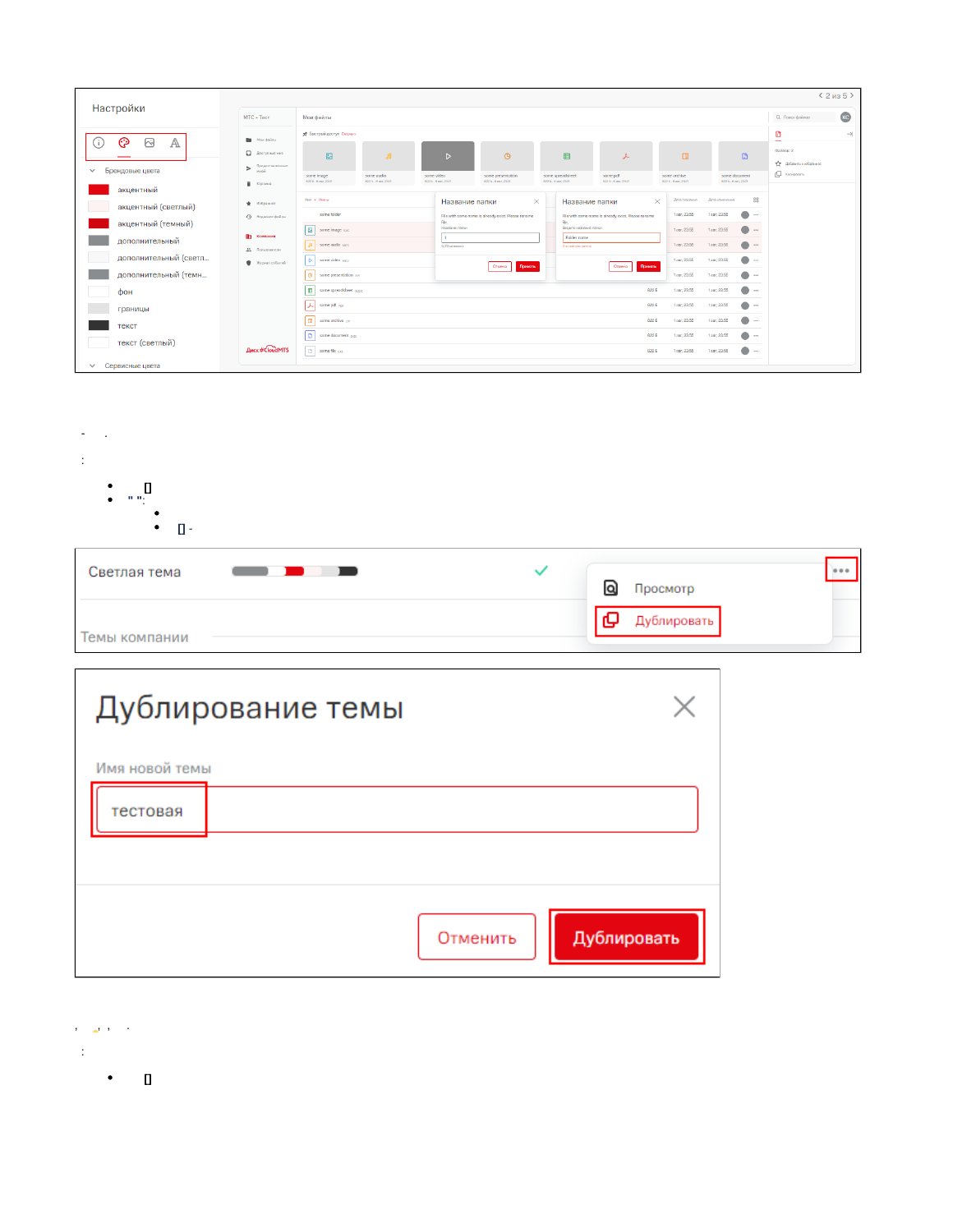

 $\bullet$  $\bullet$ 







- $\ddot{\phantom{a}}$ 
	- $\bullet$  $\mathbf{D}$  -  $\Box$  ,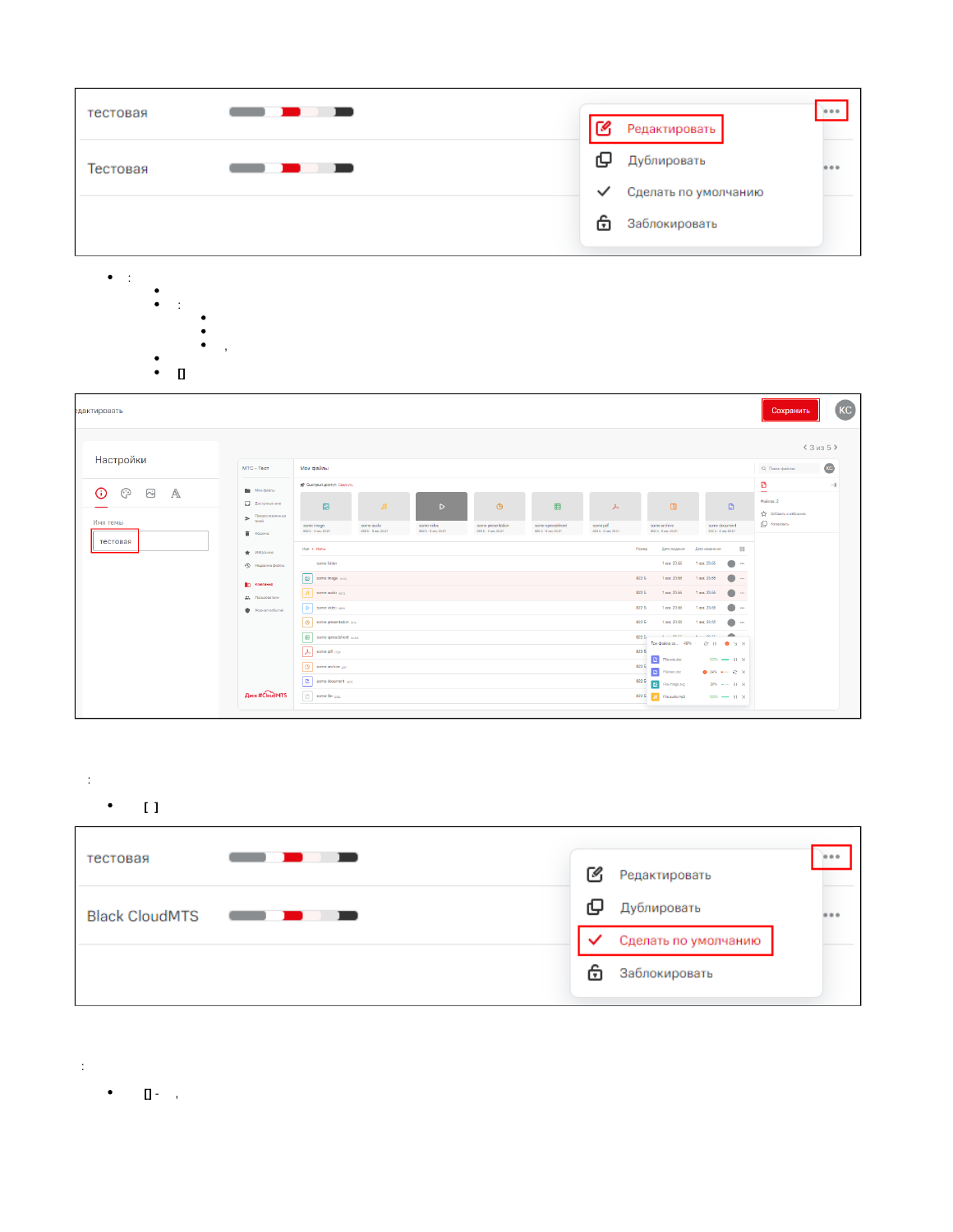| тестовая<br><b>Service Service</b>                                                            | 0.0.0<br>M<br>Редактировать                                 |
|-----------------------------------------------------------------------------------------------|-------------------------------------------------------------|
| <b>Black CloudMTS</b><br>$\blacksquare$<br><b>Contract Contract Contract Contract</b><br>- 11 | Дублировать<br>r<br>                                        |
|                                                                                               | Сделать по умолчанию<br>$\checkmark$<br>Заблокировать<br>n. |

### $\mathcal{L}^{\text{max}}$

 $\bullet$  . <br> II -

| Дублировать<br><b>Black CloudMTS</b><br>0.0.0<br>Разблокировать | тестовая | $\blacksquare$ | 79 | Редактировать | 0.0.0 |
|-----------------------------------------------------------------|----------|----------------|----|---------------|-------|
|                                                                 |          |                |    |               |       |
|                                                                 |          |                |    |               |       |

# $\frac{1}{\sqrt{2}}$  $\frac{1}{2}$  ,  $\frac{1}{2}$  $\mathcal{L}^{\text{max}}$  $\overline{\phantom{a}}$  $\bullet$ r $\circ$  $\ddot{\cdot}$  $\frac{1}{2}$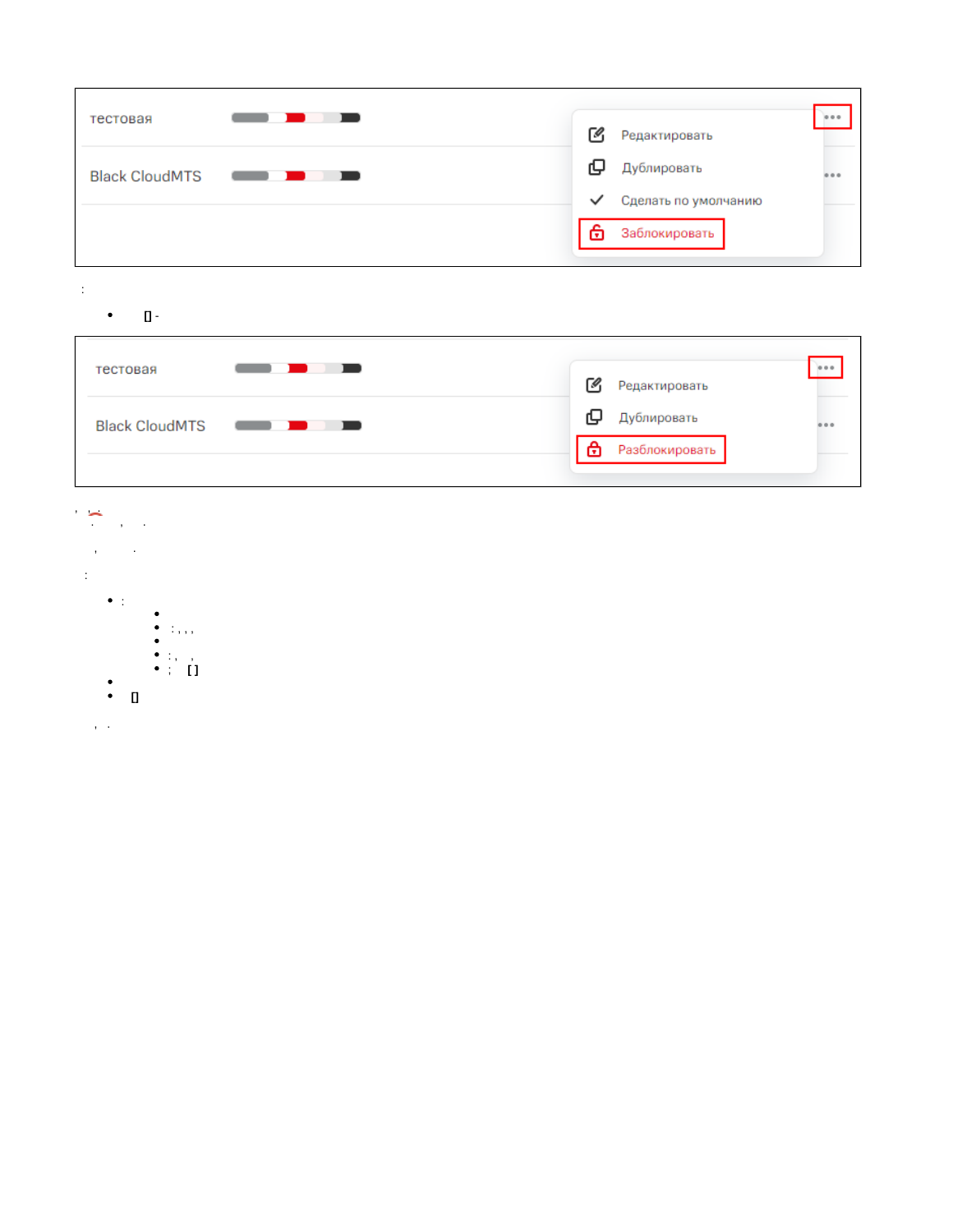#### Сохранить



#### $\ddot{\cdot}$

- 
- 
- 
- $\Box$

 $\bigcirc$  )

Разрешить использование публичных ссылок **O** 

Требовать защиту публичных ссылок паролем

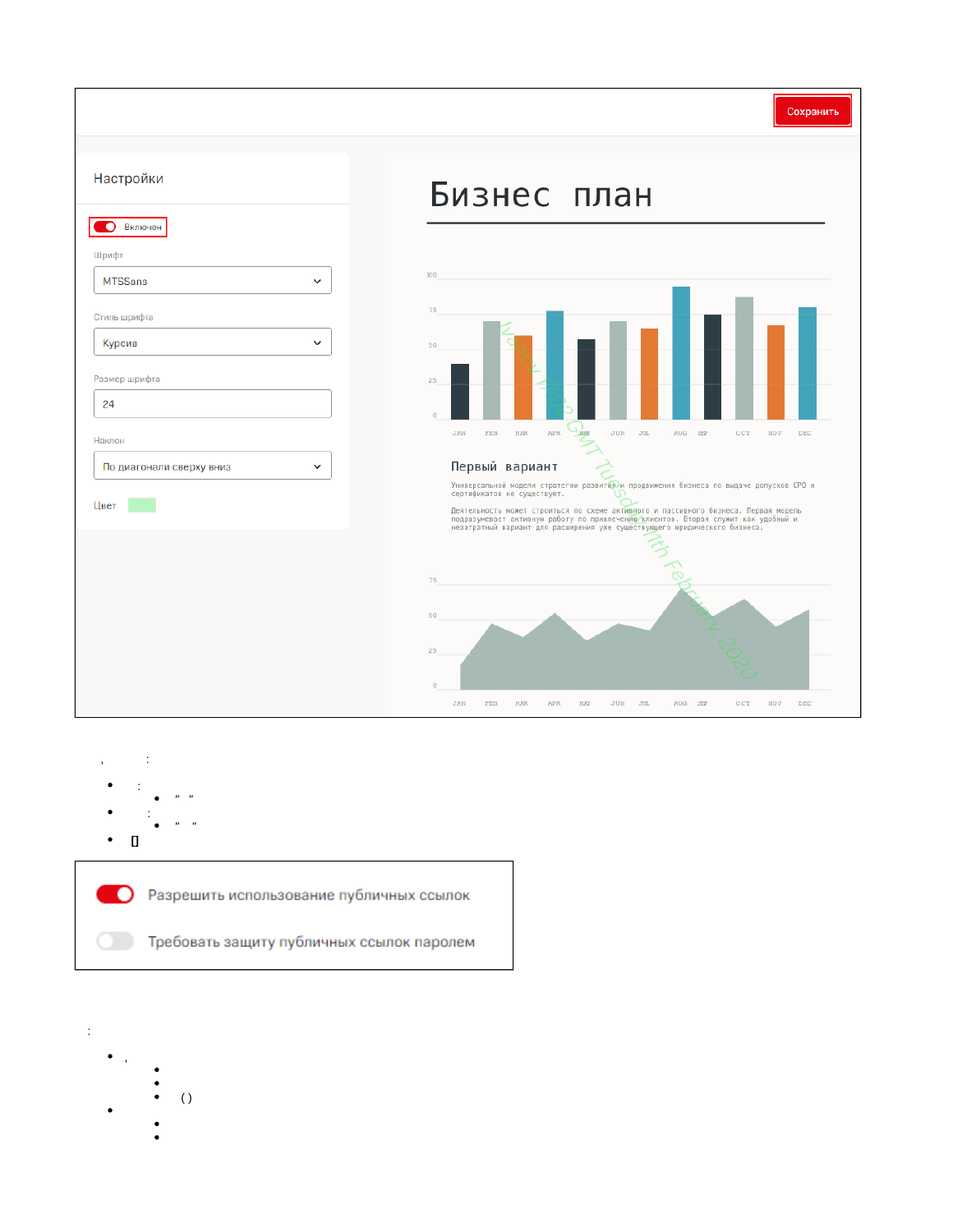| Регистрация событий аутентификации   |       |
|--------------------------------------|-------|
| Срок хранения записей журнала (дни)  |       |
| 30                                   | ДНИ ∨ |
| Регистрация событий доступа к данным |       |
| Срок хранения записей журнала (дни)  |       |
| 30                                   | ДНИ∨  |
| Регистрация событий изменения ПРД    |       |
| Срок хранения записей журнала (дни)  |       |
| 30                                   | дни ∨ |

#### $\mathbf{1}$  and  $\mathbf{1}$

 $\mathbb{R}^3$ 

 $\ddot{\bullet}$ 

 $\bullet$  : : : :



 $\overline{\mathcal{O}}(k^2)$  and  $\overline{\mathcal{O}}(k^2)$  . The contribution of the contribution of  $\mathcal{O}(k^2)$ 

 $\sigma_{\rm 0}$  and  $\sigma_{\rm 0}$ 

 $\mathcal{L}_{\mathcal{A}}$  $\bullet$ 



- $\mathcal{L}^{\pm}(\mathcal{L})$
- $\ddot{\ddot{\varepsilon}}$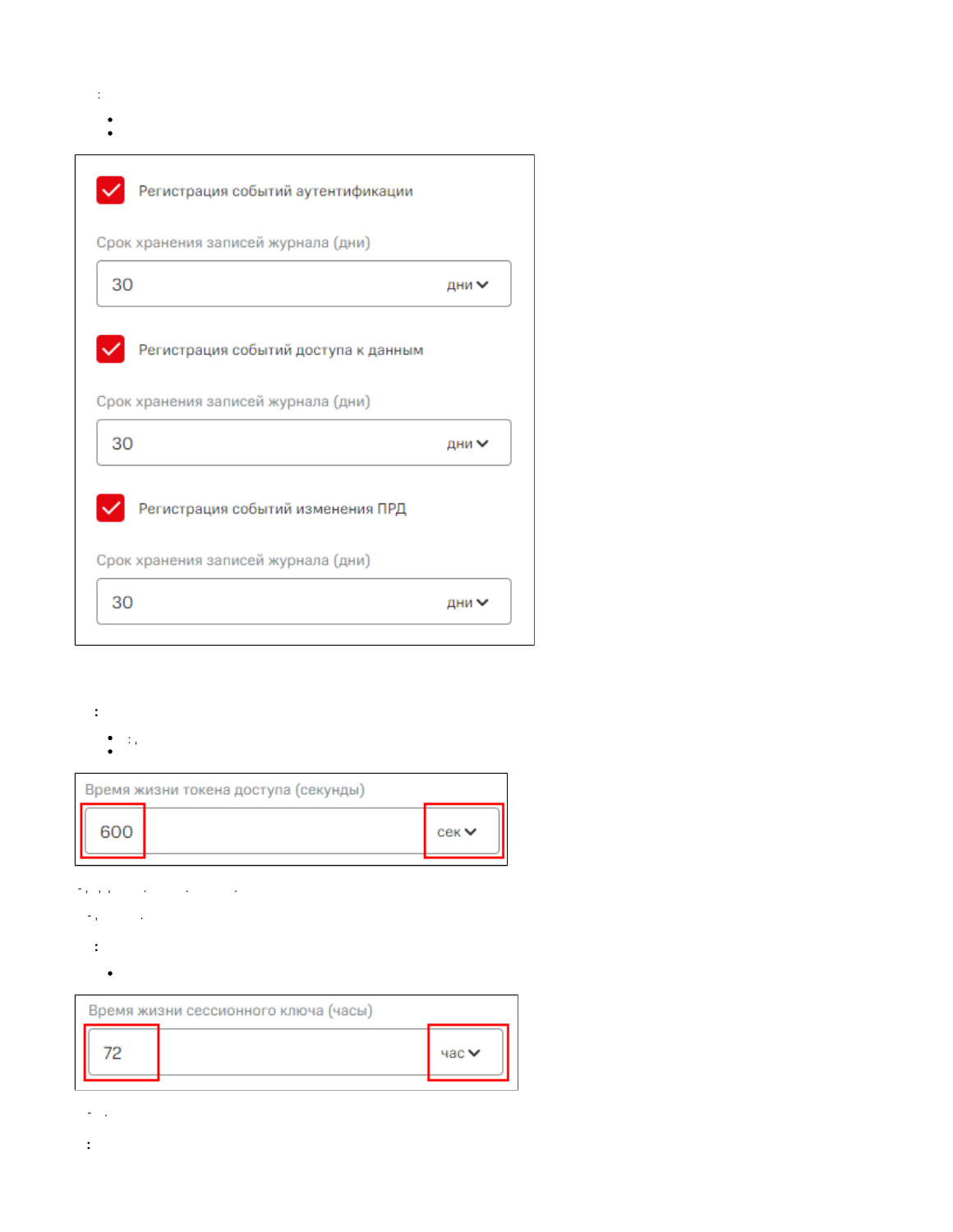| Пролонгировать токен обновления                             |  |
|-------------------------------------------------------------|--|
|                                                             |  |
| Active Directory:                                           |  |
| $\mathbf{u}$<br>$^{\prime}$                                 |  |
| Импорт пользователя из внешнего источника<br>аутентификации |  |
| Использовать роль по умолчанию                              |  |
| Роль по умолчанию                                           |  |
| Не выбрано                                                  |  |
|                                                             |  |

#### Kerberos

 $\bullet$ 

Kerberos — ,  $\langle\cdot,\cdot\rangle_{\mathcal{F}}$  ,  $\langle\cdot,\cdot\rangle_{\mathcal{F}}$  ,  $\langle\cdot,\cdot\rangle_{\mathcal{F}}$ 

Kerberos:

- $\bullet$  $\ddot{\bullet}$ krb5.conf Kerberos
- $\overline{\phantom{a}}$

(SSO - Single Sign-on Active Directory).

| Путь к файлу krb5.conf |  |
|------------------------|--|
|                        |  |
|                        |  |
| Имя принципала сервиса |  |
|                        |  |

- $\ddot{\phantom{a}}$  $\begin{array}{cc}\n\bullet & \theta & \theta \\
\bullet & \circ \\
\bullet & \circ\n\end{array}$
-